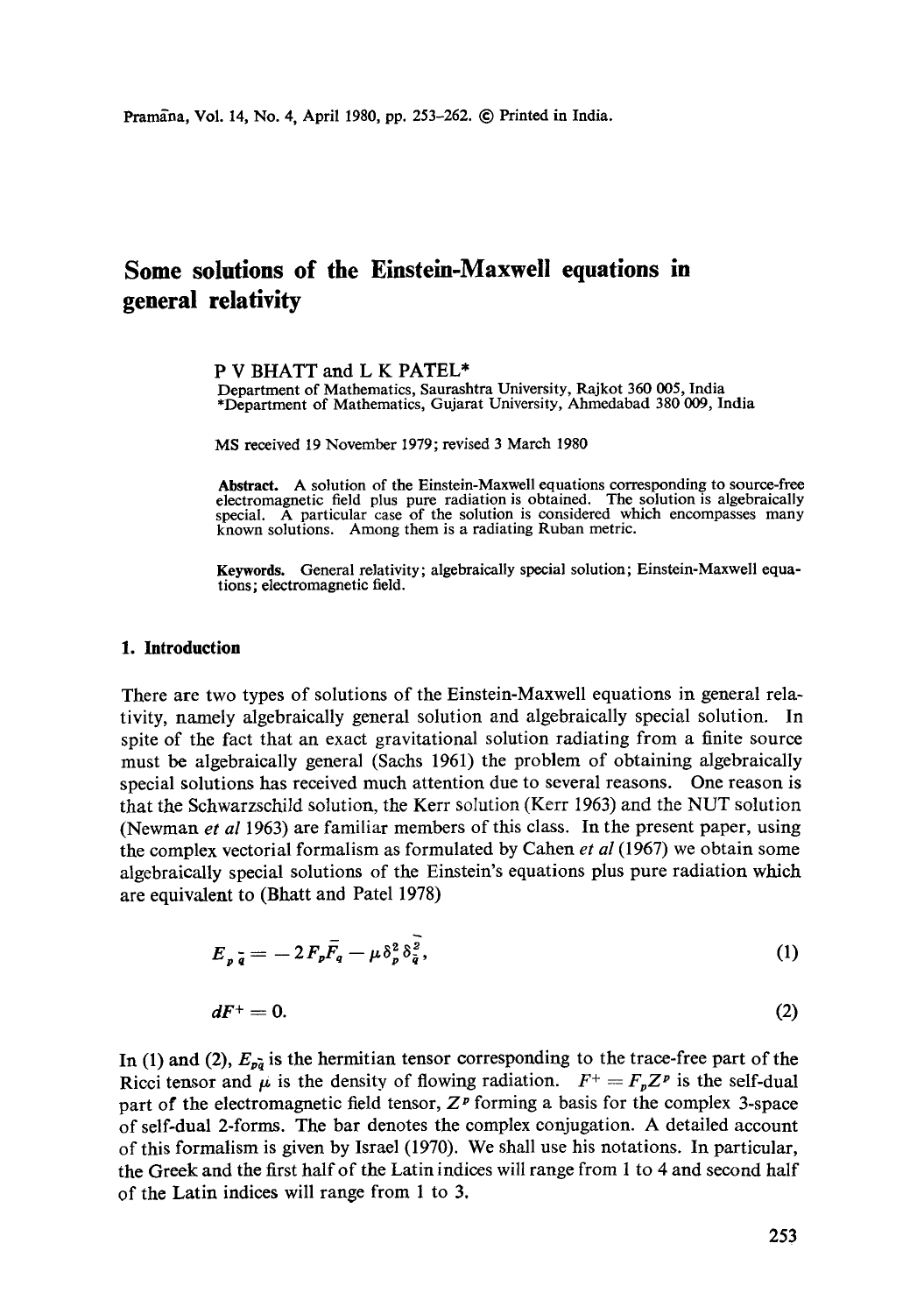#### **2. The metric and the Maxwell equations**

We consider the metric (Vaidya *et al* 1976)

$$
ds2=2(du+g\sin a\ d\beta)\ dx-2L(du+g\sin a\ d\beta)^{2}-M^{2}(da^{2}+\sin^{2}ad\beta^{2}).
$$
 (3)

Here L and M are functions of u, a and x and g is a function of  $\alpha$  only. We use u,  $\alpha$ ,  $\beta$ and  $x$  as the coordinates. Introducing the basic 1-forms

$$
\theta^1 = du + g \sin \alpha \, d\beta, \quad \sqrt{2}\theta^2 = M(d\alpha + i \sin \alpha d\beta),
$$
  

$$
\theta^4 = dx - L\theta^1, \qquad \theta^3 = \bar{\theta}^2,
$$
 (4)

we can express (3) as

$$
ds^2 = 2(\theta^1 \theta^4 - \theta^2 \theta^3). \tag{5}
$$

Using (4) we can obtain  $d\theta^a$ , which by using the defining expressions

$$
Z^1 = \theta^3 \wedge \theta^4, \ Z^2 = \theta^1 \wedge \theta^2, \ Z^3 = (1/2) (\theta^1 \wedge \theta^4 - \theta^2 \wedge \theta^3),
$$

for  $Z^p$ , will give us  $dZ^p$ . Using these expressions for  $dZ^p$ , Cartan's first equations of structure

$$
dZ^p = (1/2) \epsilon^{pm} \sigma_m \wedge Z_n
$$

will then determine the connection 1-forms  $\sigma_p$ ,  $\epsilon^{pmn}$  being the Levi-Civita's permutation symbol. The detailed calculations of  $dZ^p$  and  $\sigma_p$  are given in Bhatt and Patel (1978) and we shall reproduce the expressions for  $\sigma_p$  for ready reference:

$$
\sigma_1 = 2[- (M_x/M) + i (f/M^2)]\theta^2,
$$
  
\n
$$
\sigma_2 = -\sqrt{2}[(L_a/M) + ig(L_u/M)]\theta^1 + 2[(1/M)(M_u + LM_x)]
$$
  
\n
$$
-i(Lf/M^2)]\theta^3,
$$
  
\n
$$
\sigma_3 = -2[L_x + i(Lf/M^2)]\theta^1 - \sqrt{2}[F + ig(M_u/M)]\theta^2 +
$$
  
\n
$$
\sqrt{2}[F - ig(M_u/M)]\theta^3 + 2i(f/M^2)\theta^4.
$$
\n(6)

Here  $2f = g_a + g$  cot a and  $M^2F = M_a + M$  cot a, and suffixes denote partial derivatives, *viz.*,  $M_a = \partial M/\partial a$ , etc.

The absence of terms involving  $\theta^3$  and  $\theta^4$  in  $\sigma_1$  indicates that the congruence  $k^a$ of null tangents is geodesic as well as shear-free.

One can now use  $\sigma_p$  given by (6) and Cartan's second equation of structure

$$
\Sigma_p = d \sigma_p - (1/2) e_{pmn} \sigma^m \wedge \sigma^n
$$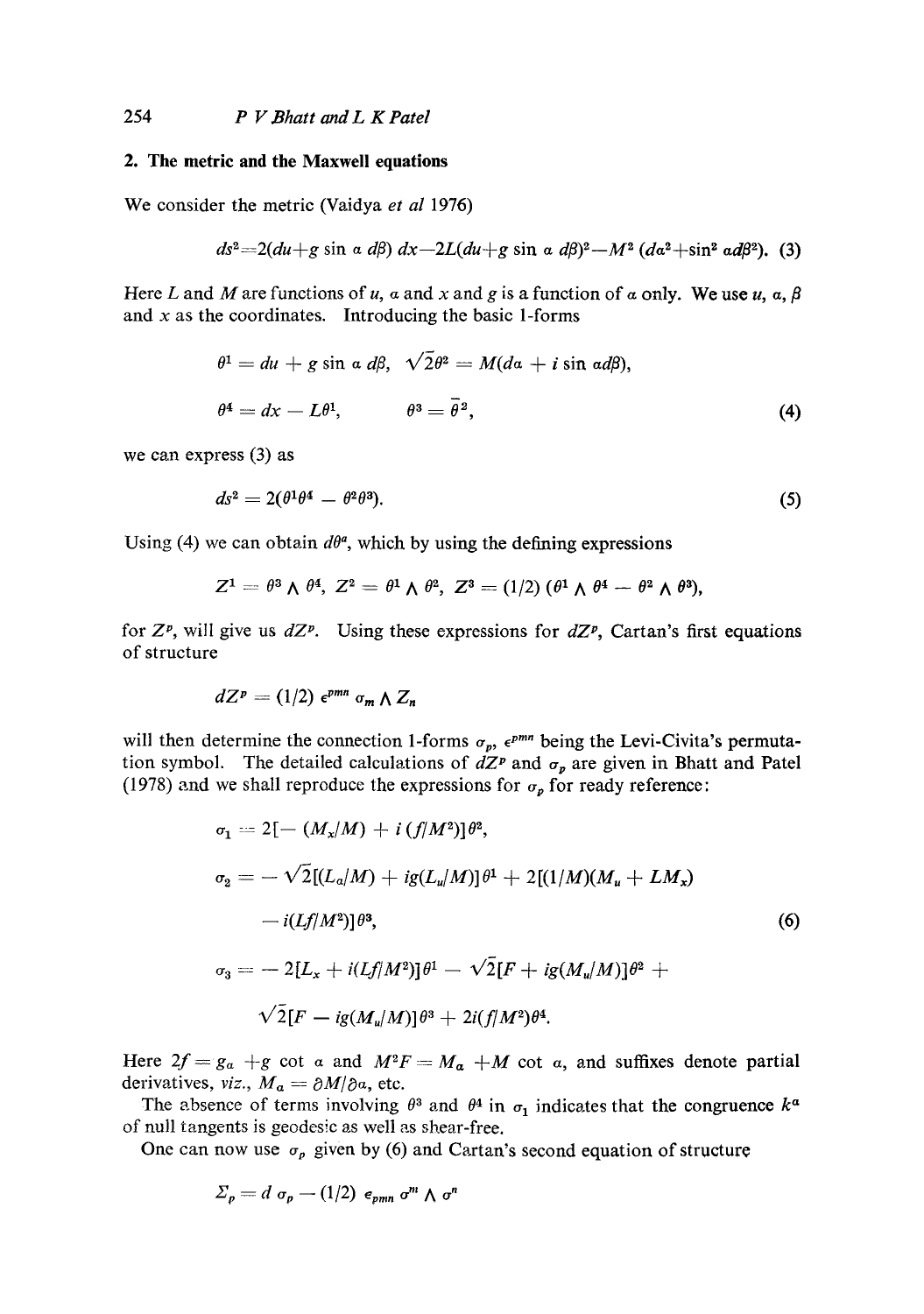to obtain the curvature 2-forms  $\Sigma_p$ . The expressions for  $\Sigma_p$  are recorded in Bhatt and Patel (1978) and are not repeated here. These expressions for  $\Sigma_p$  along with the identity

$$
\Sigma_p = C_{pq} Z^q - (1/6) R \gamma_{pq} Z^q + E_{pq} \overline{Z}^q,
$$

will then determine the hermitian tensor  $E_{p\bar{q}}$ , the curvature scalar R and the complexvalued trace-free symmetric tensor  $C_{pq}$  which correspond to the Weyl tensor.  $E_{pq}$ and  $R$  are given by

$$
E_{1\bar{1}} = (2/M) [M_{xx} - (f^2/M^3)],
$$
  
\n
$$
E_{1\bar{2}} = \bar{E}_{2\bar{1}} = 0,
$$
  
\n
$$
E_{1\bar{3}} = \bar{E}_{3\bar{1}} = \sqrt{2} (g/M) \{ (M_x/M)_y - (f/M^2)_u + i \{ (M_x/M)_u + (f/M^2)_y \} \},
$$
  
\n
$$
E_{2\bar{2}} = L^2 E_{1\bar{1}} + (1/M^2) [g^2 (L_{uu} + L_{yy}) + 2f L_y + 2L_u M M_x
$$
  
\n
$$
+ 4L M M_{xu} - 2L_x M M_u + 2M M_{uu}],
$$
  
\n
$$
E_{3\bar{2}} = \bar{E}_{2\bar{3}} = \sqrt{2} L E_{3\bar{1}} - i\sqrt{2} (g/M) [L_x + (M_u/M) + i (2f L/M^2)]_u
$$
  
\n
$$
+ \sqrt{2} (g/M) [L_x + (M_u/M) + i (2f L/M^2)]_y,
$$
  
\n
$$
E_{3\bar{3}} = (2/M^2) \{ g^2 [ (M_u/M)_u + (M_y/M)_y ] - 2M_x M_u - 2L M_x^2
$$
  
\n
$$
+ (2f M_y/M) + (6L f^2/M^2) \} + 2L_{xx}.
$$
  
\n
$$
R = -E_{3\bar{3}} + 4L E_{1\bar{1}} + 4L_{xx} + (2/M^2) [4M M_{xu} + 4M M_x L_x
$$
  
\n
$$
+ (8L f^2/M^2)].
$$
  
\n(7b)

In the above equations, the variable y replaces the variable  $\alpha$ , the defining relation being

$$
g\,d\alpha = dy.\tag{8}
$$

 $E_{12} = -2F_1 \overline{F_2}$  that either We take  $F_1 = 0$  and assume Since  $E_{1\overline{2}} = 0$ , it follows from the field equation (i)  $F_1=0$  or (ii)  $F_2=0$  or (iii)  $F_1=0$  and  $F_2=0$ . the self-dual 2-form  $F^+$  as

$$
F^+ = \phi Z^2 + \psi Z^3,\tag{9}
$$

where  $\phi$  and  $\psi$  are complex-valued functions of u, a and x. Since  $F_1 = 0$ , it follows from the field equations (1) that  $E_{1\bar{1}} = 0$  and  $E_{1\bar{3}} = 0$ . These equations involve only one unknown function  $M$ . They can be solved to get

$$
M^2 = (f/T)(X^2 + Y^2), \tag{10}
$$

where 
$$
X_u = -Y_v
$$
,  $X_v = Y_u$ ,  $X_x = -1$ ,  $Y_x = 0$ , (11)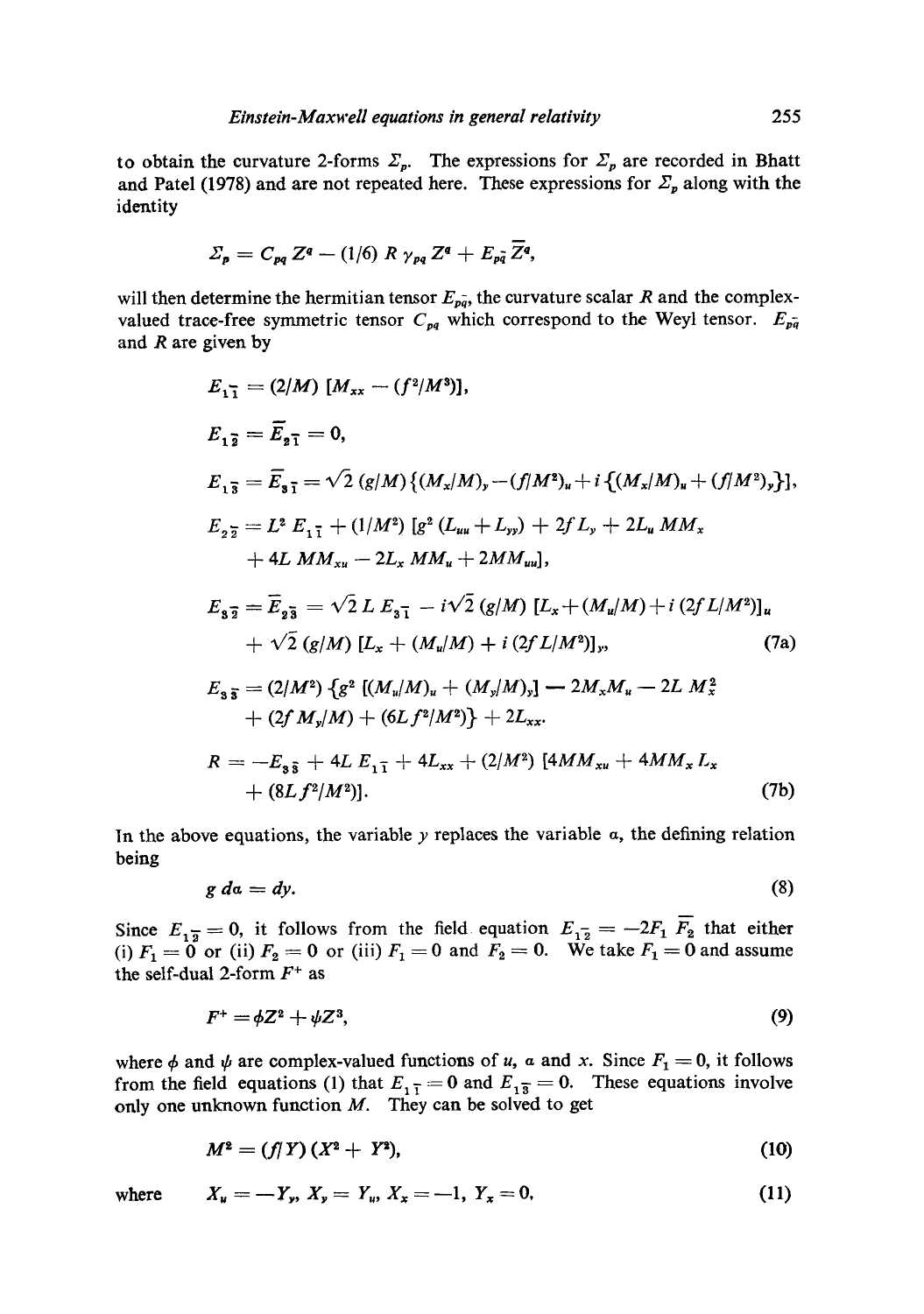With M given by (10) and (11) and  $\Sigma_1$  given in Bhatt and Patel (1978) we have verified that  $C_{11} = 0$ ,  $C_{13} = 0$ . Therefore, the space-time given by the metric (3) is algebraically special.

Using  $F^+$  given by (9),  $M^2$  given by (10) and (11) and  $dZ^p$  listed in Bhatt and Patel (1978) we have verified that the Maxwell equations (2) imply the following equations for  $\phi$  and  $\psi$ :

$$
\psi_x - 2\psi \left[ -(M_x/M) + i \left( f/M^2 \right) \right] = 0, \tag{12}
$$

$$
\psi_u + i \psi_v = 0, \tag{13}
$$

$$
2\sqrt{2} \left(\phi M\right)_x - g \left(i \phi_u + \phi_y\right) = 0, \tag{14}
$$

$$
\sqrt{2} (g/M) (-i \phi_u + \phi_y) + \sqrt{2} \phi [F - i (M_u/M)] - \psi_u - L \psi_x - 2 \psi [(M_u/M) - L \{ - (M_x/M) + i (f/M^2) \}] = 0.
$$
 (15)

We can use (10) to solve (12) for  $\psi$ . The function  $\psi$  is given by

$$
\psi = K(X - iY)^{-2},\tag{16}
$$

where K is a complex function of u and y. With  $\psi$  given by (16), equation (13) implies that

$$
e_u = h_y, \ e_y = -h_u, \ K = e + ih. \tag{17}
$$

Using  $\psi$  given by (16) and (17), equation (14) gives us the following form for the function  $\phi$ :

$$
\phi = (ig/\sqrt{2}M) \left[ K/(X-iY) \right]_u. \tag{18}
$$

Finally, using all the relevant results of this section, equation (15) implies that

$$
K = HY,\tag{19}
$$

where  $H$  is a complex function of  $y$  only.

# **3. The remaining Einstein-Maxwell equations**

We set  $R = 0$  and use  $M^2$  given by (10) and (11) to determine the following form of function 2L:

 $2G = (Y/f)$   $[(1/2)g^2 \nabla^2 \log (f/y) + f_y - 1 -3f(Y_y/Y)],$ 

$$
2L = -(Y_u/Y) X + 2G + (X^2 + Y^2)^{-1} (2FX + 2EY), \qquad (20)
$$

where

$$
\nabla^2 = \frac{\partial^2}{\partial u^2} + \frac{\partial^2}{\partial y^2}.\tag{21}
$$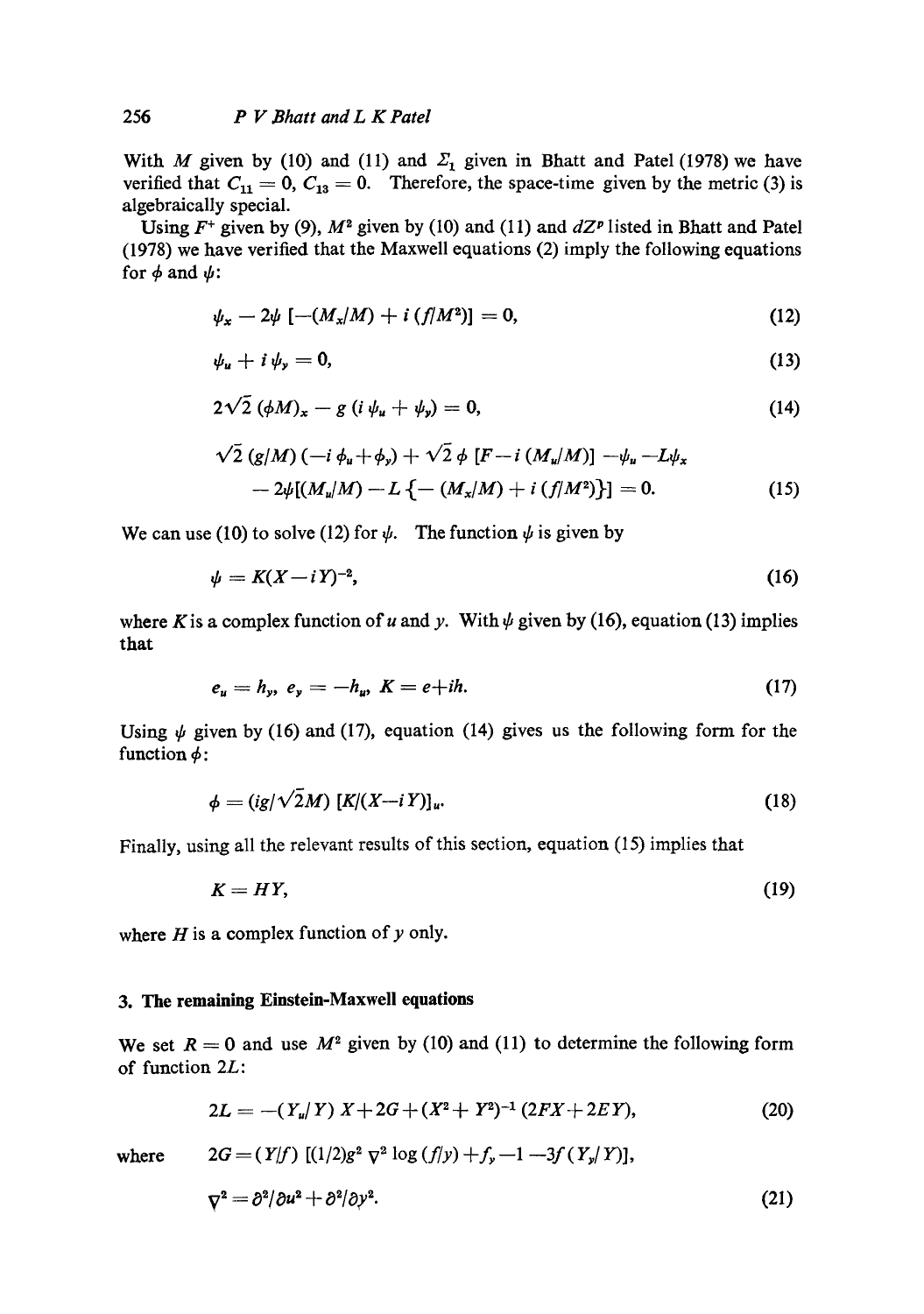E and F are undetermined functions of u and y. With the form (20) of 2L and with M given by (10) and (11), the field equation  $E_{3\bar{3}} = -2F_3\bar{F}_3$  then implies that

$$
E = -2GY - YY_y - (1/4Y) K\overline{K}.
$$
\n
$$
(22)
$$

It then follows from  $E_{3\bar{2}} = -2F_3\bar{F}_2$  that

$$
F_u = -[E + (K\overline{K}/4Y)]_y, F_y = [E + (K\overline{K}/4Y)]_u.
$$
 (23)

Using  $E_{22} = -2F_2\overline{F_2}-\mu$ , a straightforward but lengthy calculation gives the radiation density  $\mu$ . The expression for  $\mu$  is recorded in the appendix.

The corresponding electromagnetic field tensor  $F_{\alpha\beta}$  can easily be obtained:

$$
F_{12} = g(x\psi_1 + y\psi_2), \qquad F_{13} = -g \sin a(x\psi_1 + y\psi_2)_u
$$
  
\n
$$
F_{14} = \psi_1, \qquad F_{23} = g^2 \sin a(x\psi_1 + y\psi_2)_y - M^2 \sin a \psi_2, \qquad (24)
$$
  
\n
$$
F_{24} = 0, \qquad F_{34} = g \sin a \psi_1, \psi = \psi_1 + i\psi_2.
$$

Here we have named the coordinates

$$
x^1 = u, \ x^2 = a, \ x^3 = \beta, \ x^4 = x.
$$

We have so far worked with the general line element (3). A case  $f = Y$  has been treated in Bhatt and PateI (1978). It has been shown that the radiating Debney-Kerr Sehild (1969) metric and the radiating Brill (1964) metric can be incorporated in (3) with  $M^2 = X^2 + Y^2$  and 2L given by (20). In the next section we shall consider one more case which seems to be of physical interest.

#### 4. The case  $f \neq Y$ ,  $Y = Y(y)$

We consider a case in which  $Y = Y(y)$ . It then follows from (11) that

$$
Y = -ay + b, X = au - x,\tag{25}
$$

 $a$  and  $b$  being constants of integration. No additional constant is added in  $X$  because such a constant can always be incorporated in x coordinate.

Since Y is a function of y only, equations (21) and (19) imply that G and K are also so. Consequently (17) would imply that  $K$  is a complex constant and  $E$  given by (22) will be a function of y only. It then follows from  $(23)$  that

$$
E + (KK/4Y) = ky + l, \quad F = -ku - m,\tag{26}
$$

 $k, l, m$  being constants of integration.

We now introduce a variable and a function  $p$  as follows:

$$
(f|Y)^{1/2} \, d\alpha = d\theta, \quad (f|Y)^{1/2} \sin \alpha = p(\theta). \tag{27}
$$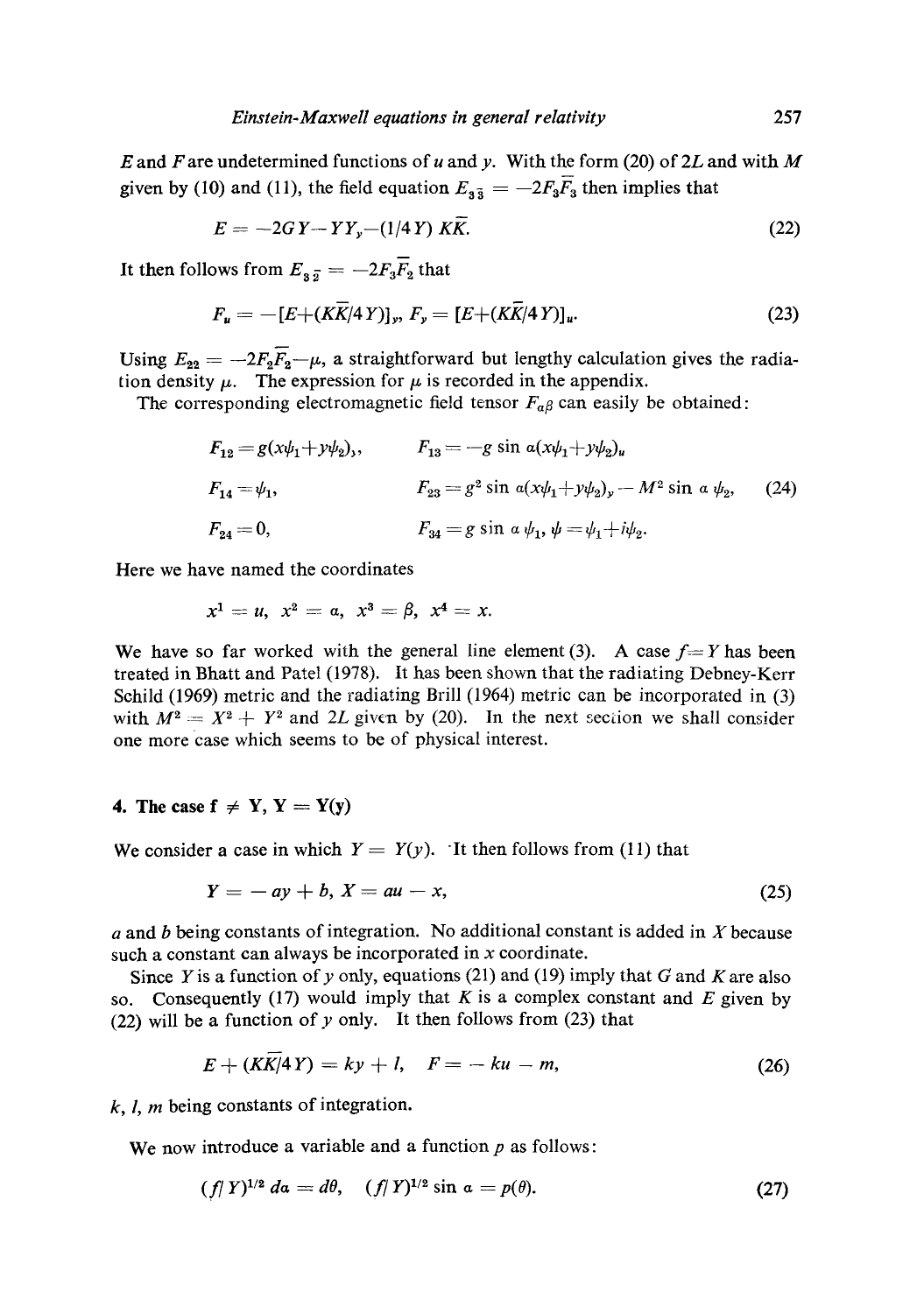Then we find from (21) that

$$
2G=(p_{\text{AA}}/p)+2a.
$$

This expression for 2G along with equations (22) and (26), then implies that

$$
p_{aa} + [a + (1/Y)(ky + I)] p = 0.
$$
 (28)

We now consider a case in which  $a + (1/Y)(ky + l)$  is a constant, say  $\epsilon$ , where  $\epsilon = 1, 0, -1$ . It then follows that

$$
k = a(a - \epsilon), \quad 1 = -b(a - \epsilon). \tag{29}
$$

Equation (28) can then be integrated. We get

$$
p = \begin{cases} \sin \theta \\ \theta \\ \sinh \theta, \cosh \theta, e^{\theta} \end{cases} \qquad \text{when } \epsilon = \begin{cases} 1 \\ 0 \\ -1, \end{cases}
$$
 (30)

The expressions for  $2G$ ,  $E + (K\overline{K}/4Y)$  and F then become

$$
2G = 2a - \epsilon, \quad E + (K\overline{K})^2 Y = -(a - \epsilon)Y, \quad F = -a(a - \epsilon)u - m.
$$
\n(31)

The foregoing expressions for  $2G$ , E and F determine  $2L$  as

$$
2L = \epsilon - (X^2 + Y^2)^{-1} \{ 2 [(a - \epsilon)x + m] X + (1/2) (e^2 + h^2) \}.
$$
 (32)

The density of flowing radiation  $\mu$  and the electromagnetic field  $F_{\alpha\beta}$  in this case are given by

$$
\mu = -2a(a-\epsilon)/(X^2+Y^2). \tag{33}
$$

$$
F_{12} = ag\psi_2,
$$
  
\n
$$
F_{13} = ag \sin \alpha \psi_1,
$$
  
\n
$$
F_{14} = \psi_1,
$$
  
\n
$$
F_{24} = 0,
$$
  
\n
$$
F_{34} = g \sin \alpha \psi_1,
$$
  
\n
$$
F_{34} = g \sin \alpha \psi_1,
$$
  
\n(34)

where  $\psi = \psi_1 + i\psi_2$  and  $\psi$  is given by (16). In view of the relations (8), (25) and (27), we have the following relations between Y and g sin  $\alpha$ :

$$
2pY = (g\sin a)_\theta, \qquad pY_\theta = -ag\sin a,\tag{35}
$$

where  $p$  is given by (30). These relations together then give the following differential equation:

$$
Y_{\theta\theta} + (p_{\theta}/p) Y_{\theta} + 2aY = 0. \tag{36}
$$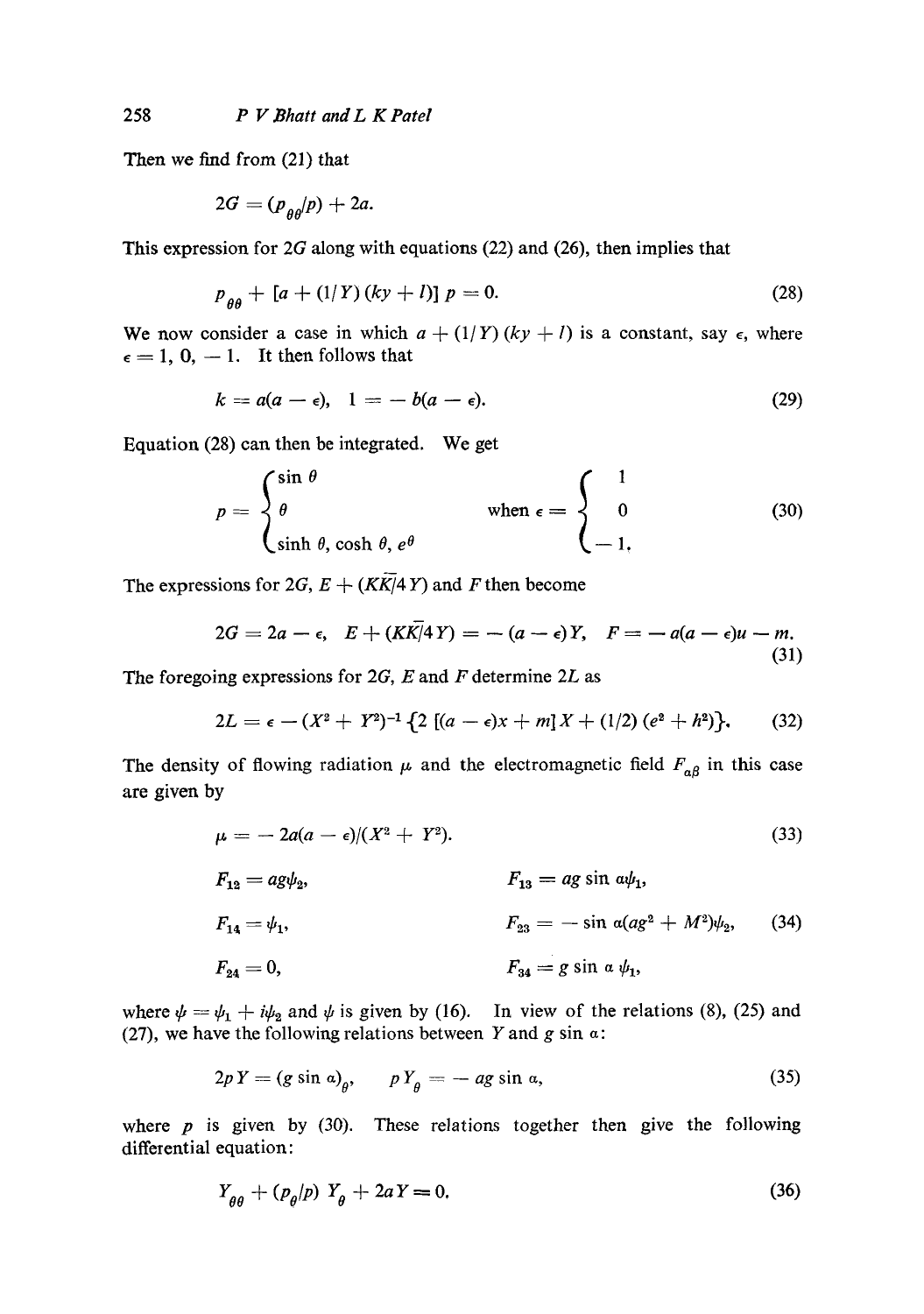With p given by (30), (36) is a differential equation for Y. One can solve it and use Y in (35) to get g sin  $\alpha$ .  $M^2$  and 2L are given by (10), (11) and (32). Thus all the metric potentials are determined. The case  $\epsilon = 1$  and  $a \neq 0$  has been discussed earlier by us (Bhatt and Patel 1978). In the next section we shall give some other particular cases.

#### **5. Particular cases**

We cite several particular cases here. In all the cases we shall give the forms of the line elements along with the corresponding values of the density of flowing radiation  $\mu$  and the electromagnetic field tensor  $F_{\alpha\beta}$ .

*5.1. Case* (*i*):  $a = 0$ 

The metric in this case is

$$
ds^{2} = 2 (du + g \sin \alpha d\beta) dx - (x^{2} + b^{2}) (d\theta^{2} + p^{2} (\theta) d\beta^{2})
$$
  
+ { $\epsilon - (x^{2} + b^{2})^{-1}$  [2mx + 2 $\epsilon$ b<sup>2</sup>-(1/2) ( $e^{2} + h^{2}$ )] } (du + g \sin \alpha d\beta)^{2}, (37)

where  $p(\theta)$  is given by (30) and g sin a is given by

$$
g \sin \alpha = \begin{cases} -2b \cos \theta \\ b\theta^2 \end{cases} \quad \text{when } \epsilon = \begin{cases} 1 \\ 0 \\ -1 \end{cases}
$$
 (38)

$$
\mu = 0. \tag{39}
$$

$$
F_{14} = \psi_1, F_{23} = -(x^2 + b^2) p(\theta) \psi_2, F_{34} = g \sin \alpha \psi_1.
$$
 (40)

where g sin  $\alpha$  and  $\psi = \psi_1 + i \psi_2$  are given by (38) and (16), respectively. The metric (37) along with (38), (39) and (40) is the same as that obtained by Ruban (1972) with  $\lambda = 0$  there.

5.2. *Case* (ii):  $a = \epsilon$ 

The subcase  $\epsilon = 0$  is discussed in case (i). Therefore, we shall give the results for  $\epsilon = 1$  and  $\epsilon = -1$ . The metric in this case is

$$
ds^{2} = 2 (du + g \sin \alpha d\beta) dx - (X^{2} + Y^{2}) (d\theta^{2} + p^{2}(\theta) d\beta^{2})
$$
  
- {  $\epsilon - (X^{2} + Y^{2})^{-1} [2mX + (1/2) (e^{2} + h^{2})] \} (du + g \sin \alpha d\beta)^{2}$ , (41)

where  $X = \epsilon u - x$  and p ( $\theta$ ) is given by (30). The functions Y and g sin a are given by

$$
Y = \begin{cases} k \cos \theta \\ k \cos h\theta, \, k \sin h\theta, \, ke^{\theta} \end{cases} \quad \text{when} \quad \epsilon = \begin{cases} 1 \\ -1 \end{cases}, \tag{42}
$$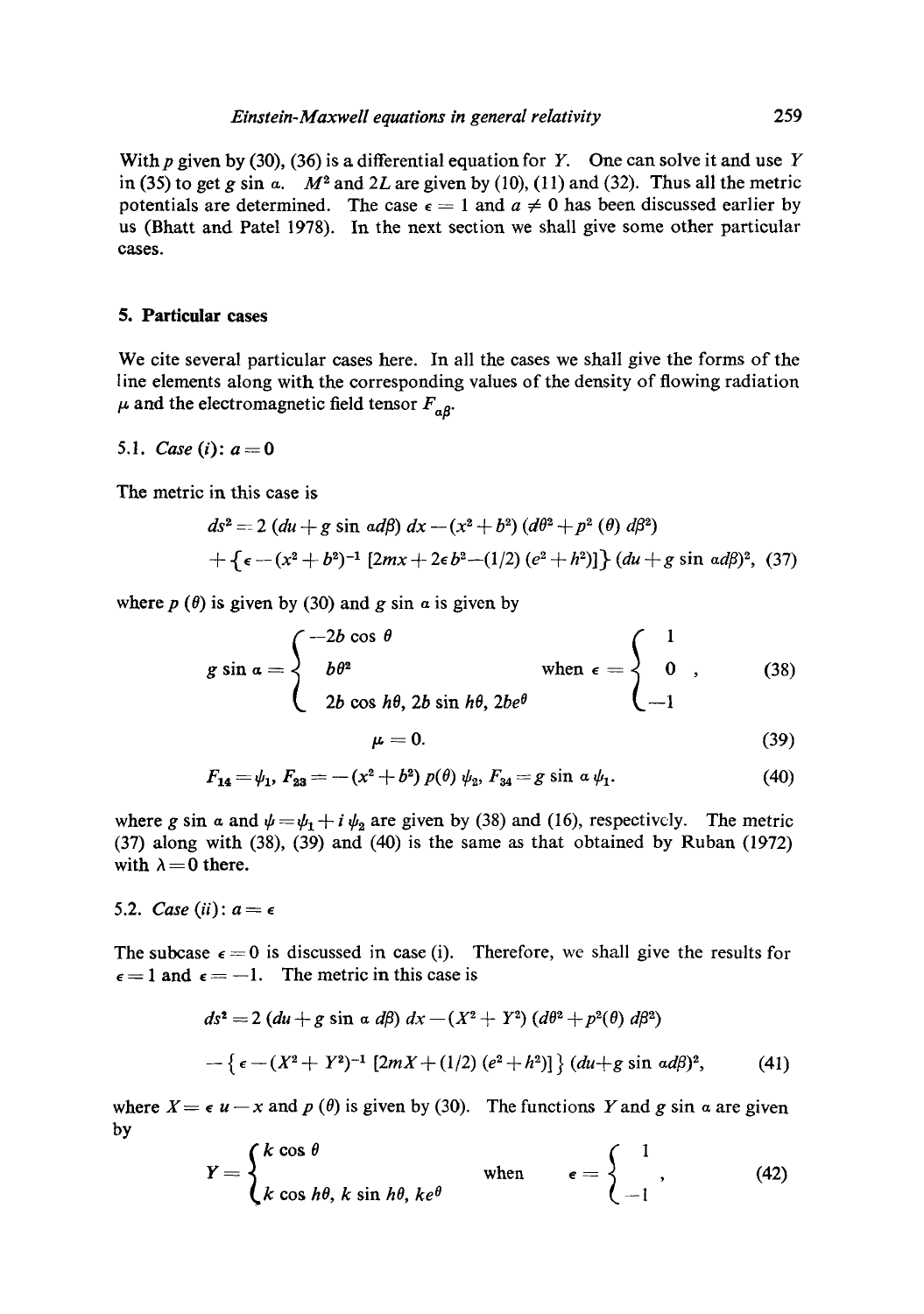260 *P V Bhatt and L K Patel* 

and 
$$
g \sin \alpha = \begin{cases} k \sin^2 \theta \\ k \sin h^2 \theta, k \cos h^2 \theta, ke^{2\theta} \end{cases}
$$
 when  $\epsilon = \begin{cases} 1 \\ -1 \end{cases}$  (43)

$$
\mu = 0, \tag{44}
$$

$$
F_{12} = \epsilon g \psi_2 , \qquad F_{13} = \epsilon g \sin \alpha \psi_1 ,
$$
  
\n
$$
F_{14} = \psi_1 , \qquad F_{23} = -\sin \alpha (\epsilon g^2 + X^2 + Y^2) \psi_2 ,
$$
  
\n
$$
F_{24} = 0 , \qquad F_{34} = g \sin \alpha \psi_1 ,
$$
  
\n(45)

where g sin a and  $\psi = \psi_1 + i \psi_2$  are given by (43) and (16), respectively. Here it should be noted that  $\alpha$  and  $\theta$  are related by

$$
da/\sin a = d\theta/p \;(\theta).
$$

The metric (41) is an electromagnetic generalisation of Kinnersley's (1969) vacuum metrics (cases IIA, IIB, IIC, IID with  $l = 0$  there).

5.3. Case (iii): 
$$
\epsilon = -1
$$
,  $p = e^{\theta}$ ,  $a \neq 0$ .

The metric in this case is

$$
ds^{2} = 2 (du - (1/2) e^{\theta} Y_{\theta} d\beta) dx - (X^{2} + Y^{2}) (d\theta^{2} + e^{2\theta} d\beta^{2})
$$
  
+ {1 + (X^{2} + Y^{2})^{-1} [2\overline{m}x + (1/2) (e^{2} + h^{2})]} (du - (1/a) e^{\theta} Y\_{\theta} d\beta)^{2}, (46)

where  $Y = e^{-\theta/2} [A e^{q\theta/2} + B e^{-q\theta/2}], q = (1 - 8a)^{1/2}$ 

$$
X = au - x,\tag{47}
$$

$$
\overline{m} = (a+1) x + m,
$$
  
\n
$$
\mu = -2a (a+1)/(X^2 + Y^2),
$$
\n(48)

$$
F_{12} = -Y_{\theta} \psi_2, \qquad F_{13} = -e^{\theta} Y_{\theta} \psi_1,
$$
  
\n
$$
F_{14} = \psi_1, \qquad F_{23} = -e^{\theta} [ (1/a) (Y_{\theta}^2 + X^2 + Y^2) ] \psi_2,
$$
  
\n
$$
F_{24} = 0, \qquad F_{34} = -(1/a) e^{-\theta} Y_{\theta} \psi_1.
$$
  
\n(49)

5.4. *Case* (iv):  $\epsilon = 0$ ,  $p(\theta) = \theta$ ,  $a \neq 0$ .

The space-time geometry of this case is described by the line element

$$
ds^{2} = 2 (du - (1/a) \theta Y_{\theta} d\beta) dx - (X^{2} + Y^{2}) (d\theta^{2} + \theta^{2} d\beta^{2})
$$
  

$$
(X^{2} + Y^{2})^{-1} [2 (ax+m) X + (1/2) (e^{2} + h^{2})] (du - (1/a) \theta Y_{\theta} d\beta)^{2},
$$
 (50)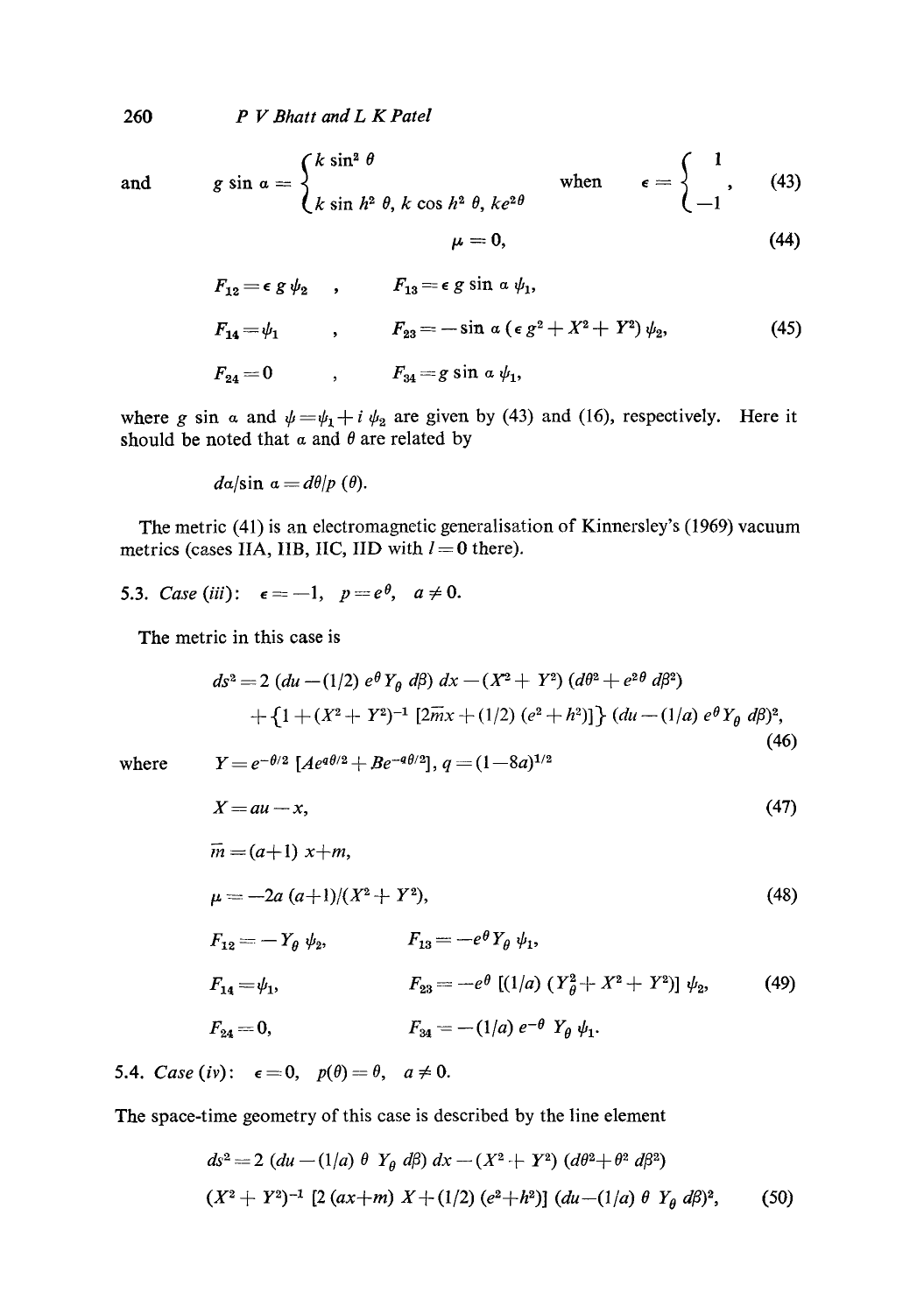*Einstein-Maxwell equations in general relativity* 261

where 
$$
Y = bJ_0 \left(\sqrt{2a\theta}\right) + cY_0 \left(\sqrt{2a\theta}\right),
$$
 (51)

 $J_0$  and  $Y_0$  being Bessel functions of zero order of the first and second kind, respectively. The radiation density  $\mu$  and the electromagnetic field tensor  $F_{\alpha\beta}$  in this case are given by

$$
\mu = -2a^2/(X^2 + Y^2),
$$
\n(52)  
\n
$$
F_{12} = -Y_{\theta}\psi_2,
$$
\n
$$
F_{13} = -\theta Y_{\theta}\psi_1,
$$
\n(53)  
\n
$$
F_{14} = \psi_1,
$$
\n
$$
F_{23} = -\theta[(1/a)Y_{\theta}^2 + X^2 + Y^2]\psi_2,
$$
\n(53)  
\n
$$
F_{24} = 0,
$$
\n
$$
F_{34} = -(1/a)\theta Y_{\theta}\psi_1,
$$

where  $\psi = \psi_1 + i\psi_2$  is given by (16). When  $c = 0$ , it can be verified that as  $a \to 0$ ,  $(1/a)\theta Y_{\theta} \rightarrow -b\theta^2$ , and so the metric (50) will go over to the metric (37) with  $\epsilon = 0$ . Since Y is singular for  $a = 0$ , it follows that the metric (50) is also singular for  $a = 0$ . Thus, the metric (50) is a radiating Ruban metric for the case when the cosmological constant  $\lambda$  vanishes.

## **Acknowledgement**

The authors would like to thank Professor P C Vaidya for stimulating discussions and the referee for his valuable comments.

## **Appendix**

The expression for density of flowing radiation  $\mu$  is given as follows:

$$
-\mu = (g^2/M^2)\{\nabla^2 G - (f/M^2)\nabla^2 (KK/4Y) - 2(M_x/M)_y (KK/4Y)_u
$$
  
+ 2(M\_x/M)\_u (K\overline{K}/4Y)\_y + (X^2 + Y^2)^{-1} [(e\_u^2 + h\_u^2) + 2K\overline{K}((1/2)  
(X^2 + Y^2)^{-1} (X\_u^2 + Y\_u^2) - (\log \sqrt{X^2 + Y^2})\_u (\log \sqrt{e^2 + h^2})\_u  
+ (tan<sup>-1</sup> (h/e)\_u (tan<sup>-1</sup> (Y/X))<sub>u</sub>)]\} +  
(X<sup>2</sup> + Y<sup>2</sup>)<sup>-1</sup> [- Y<sup>2</sup>(Y<sub>u</sub>/Y)\_u - 2F<sub>u</sub> + 3F(Y<sub>u</sub>/Y) + 2YG<sub>y</sub> - 3Y<sub>u</sub><sup>2</sup>  
+ 2YY<sub>uu</sub>] + (X<sup>2</sup> + Y<sup>2</sup>)<sup>-2</sup> [-2Y<sup>2</sup>(K\overline{K}/4Y),  
+ 2XY(K\overline{K}/4Y)\_u - (K\overline{K}/4Y) (XY\_u - YX\_u)].